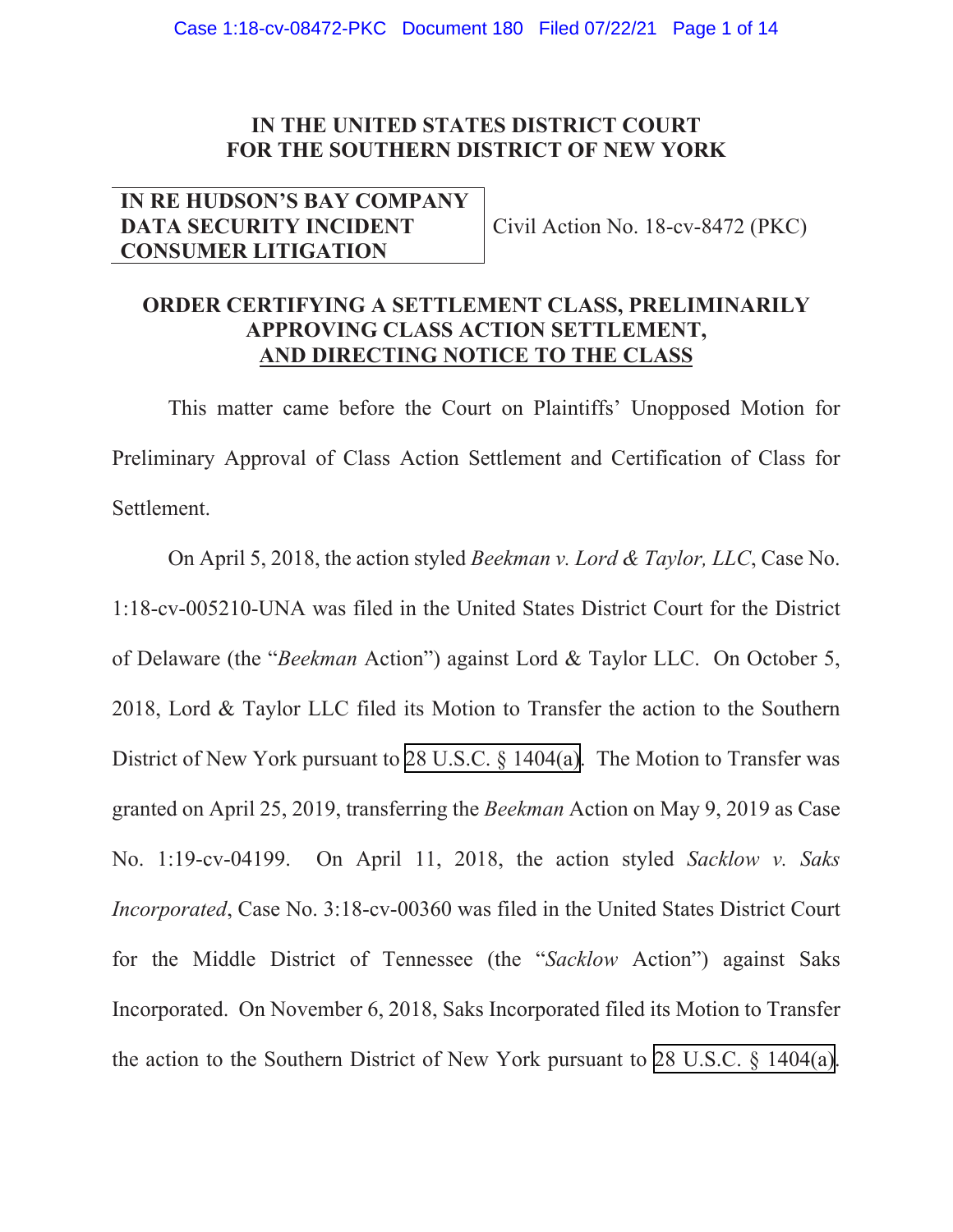## Case 1:18-cv-08472-PKC Document 180 Filed 07/22/21 Page 2 of 14

The Motion to Transfer was granted on April 25, 2019, transferring the *Sacklow*  Action on May 9, 2019 as Case No. 1:19-cv-04186. On June 8, 2018, the action styled *Rudolph v. Saks & Company LLC*, Case No. 2:18-cv-05107 was filed in the United States District Court for the Central District of California (the "*Rudolph*  Action"), against Saks & Company LLC. On September 12, 2018, Plaintiff Alexandria Rudolph and Saks & Company LLC jointly stipulated to transfer the *Rudolph* Action to this Court. The joint stipulation was granted on September 13, 2018, transferring the *Rudolph* Action on September 18, 2018 as Case No. 1:18-cv-08472. Defendants moved to dismiss the *Rudolph* Action, and the Court issued an order on May 7, 2019 granting in part and denying in part that motion.

On August 9, 2019, the plaintiffs in the *Beekman* Action, *Sacklow* Action, and *Rudolph* Action filed a Consolidated Class Action Complaint in the Southern District of New York in the newly styled action *In re Hudson's Bay Company Data Security Incident Consumer Litigation*, Case No. 1:18-cv-08472 against Defendants, with the following plaintiffs: Bernadette Beekman, Debbie Carthan, John Cona, Wendy Haggarty, Julia A. Harris, Cassondra Joseph, Margo Kyler Knight, Jane Lefkowitz, Leslie Levitt-Raschella, Kelly Whitaker (formerly known as Kelly McGurn), Dennis Meduri, Georgina Meduri, Greta Moss, Larry Payne, Alexandria Rudolph, Jeanne Sacklow, Hope Tafet, Erika Targum, Latusha Vains and Mark Wade. A Second Consolidated Amended Class Action Complaint was filed on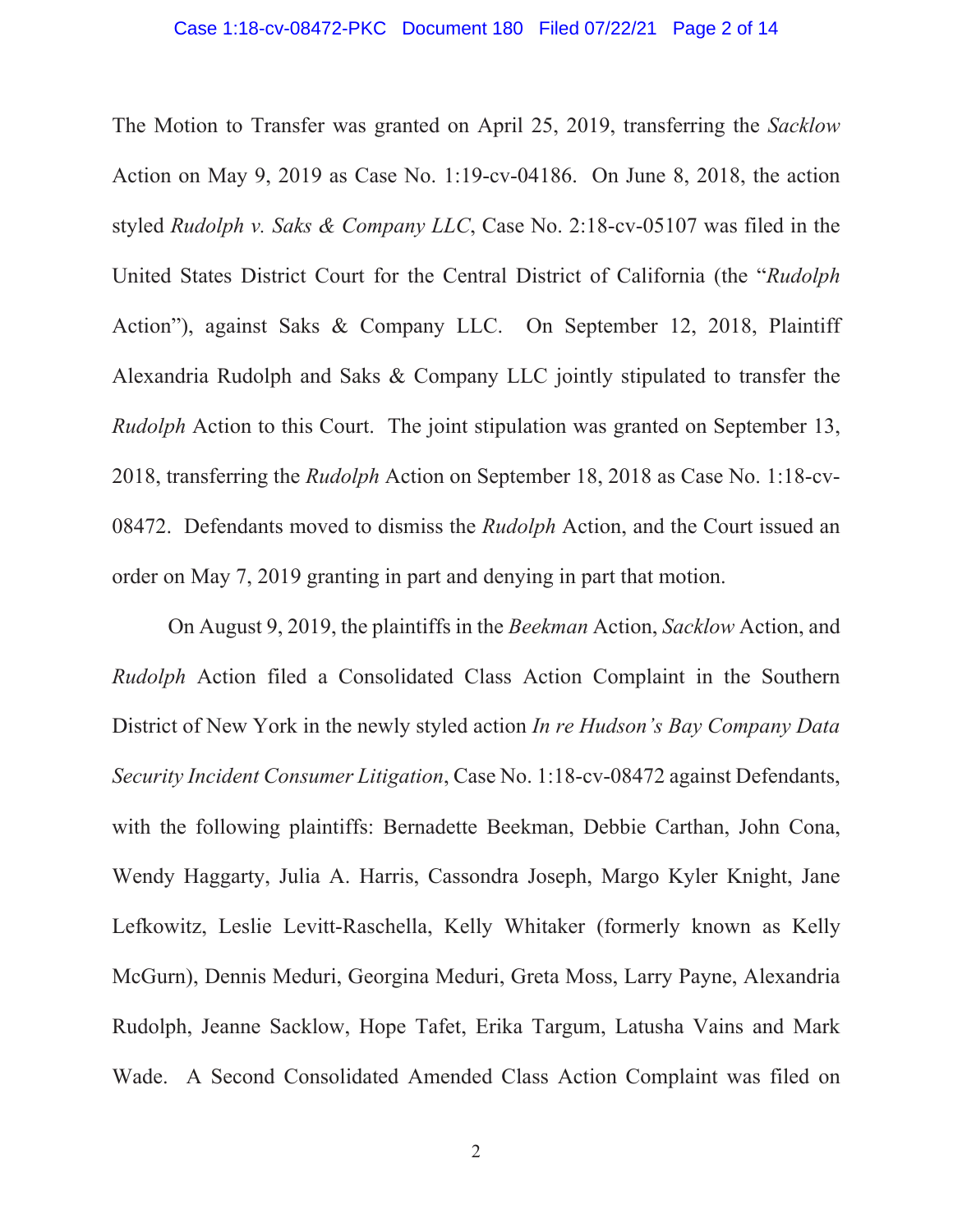September 20, 2019, removing plaintiffs Bernadette Beekman, John Cona, Hope Tafet, Latusha Vains, and Larry Payne (the "Complaint"). The Complaint asserts claims against Defendants for negligence, breach of implied contract, unjust enrichment/quasi-contract, breach of confidence, and violations of the following acts: Arizona Consumer Fraud Act, California Unfair Competition Law, California Consumers Legal Remedies Act, California Customer Records Act, Connecticut Unfair Trade Practices Act, Florida Deceptive and Unfair Trade Practices Act, Illinois Consumer Fraud Act, New Jersey Consumer Fraud Act, New Jersey Consumer Security Breach Disclosure Act, New York Consumer Law for Deceptive Acts and Practices, Texas Deceptive Trade Practices and Consumer Protection Act, Nevada Deceptive Trade Practices Act, and Georgia Fair Business Practices Act arising out of the Security Incident. "Security Incident" is defined in ¶ 1.24 of the Settlement Agreement entered into by the Parties.

The Parties, through their counsel, have entered into a Settlement Agreement following good faith, arm's-length negotiations, including mediation sessions before the Hon. Diane Welsh (Ret.). The Parties have agreed to settle this action, pursuant to the terms of the Settlement Agreement, and subject to the approval and determination of the Court as to the fairness, reasonableness, and adequacy of the settlement ("Settlement"), which, if approved, will result in dismissal of this action with prejudice.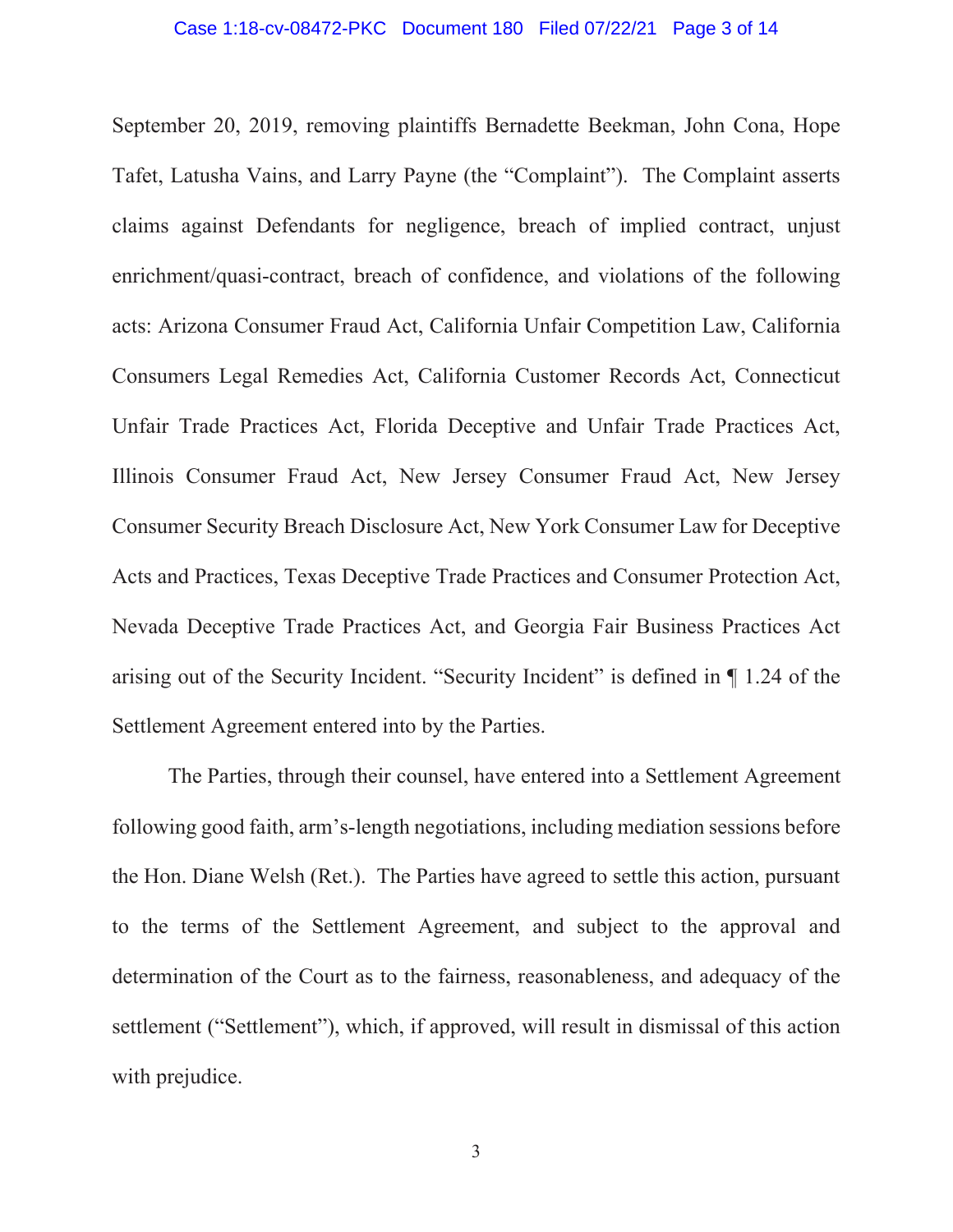Having reviewed the Settlement Agreement (ECF 177), including the exhibits attached thereto, and all prior proceedings herein, and for good cause shown, it is hereby ordered that Plaintiffs' Motion for Preliminary Approval is granted as set forth herein.<sup>1</sup>

# 1. **Class Certification for Settlement Purposes Only.** For settlement

purposes only and pursuant to [Federal Rule of Civil Procedure 23\(b\)\(3\)](http://www.google.com/search?q=FRCP+23(b)(3)) and (e), the

Court provisionally certifies a class in this matter (the "Class") defined as follows:

All persons who used their credit, debit or prepaid debit card (other than a Saks First branded credit card) at a Saks, Saks OFF 5TH, or Lord & Taylor store in the United States and in U.S. territories from May 1, 2017 through April 1, 2018. Excluded from the Class are Defendants, any of their parents or subsidiaries, any entities in which they have a controlling interest, as well as their current and former officers, directors, affiliates, legal representatives, heirs, predecessors, successors, and assigns. Also excluded are any Judges to whom this case is assigned as well as his or her judicial staff and immediate family members.

The Court provisionally finds, for settlement purposes only, that: (a) the Class

is so numerous that joinder of all Class Members would be impracticable; (b) there are issues of law and fact common to the Class; (c) the claims of the Representative Plaintiffs are typical of and arise from the same operative facts and seek similar relief as the claims of the Class Members; (d) the Representative Plaintiffs and Class

<sup>&</sup>lt;sup>1</sup> Unless otherwise indicated, capitalized terms used herein have the same meaning as in the Settlement Agreement.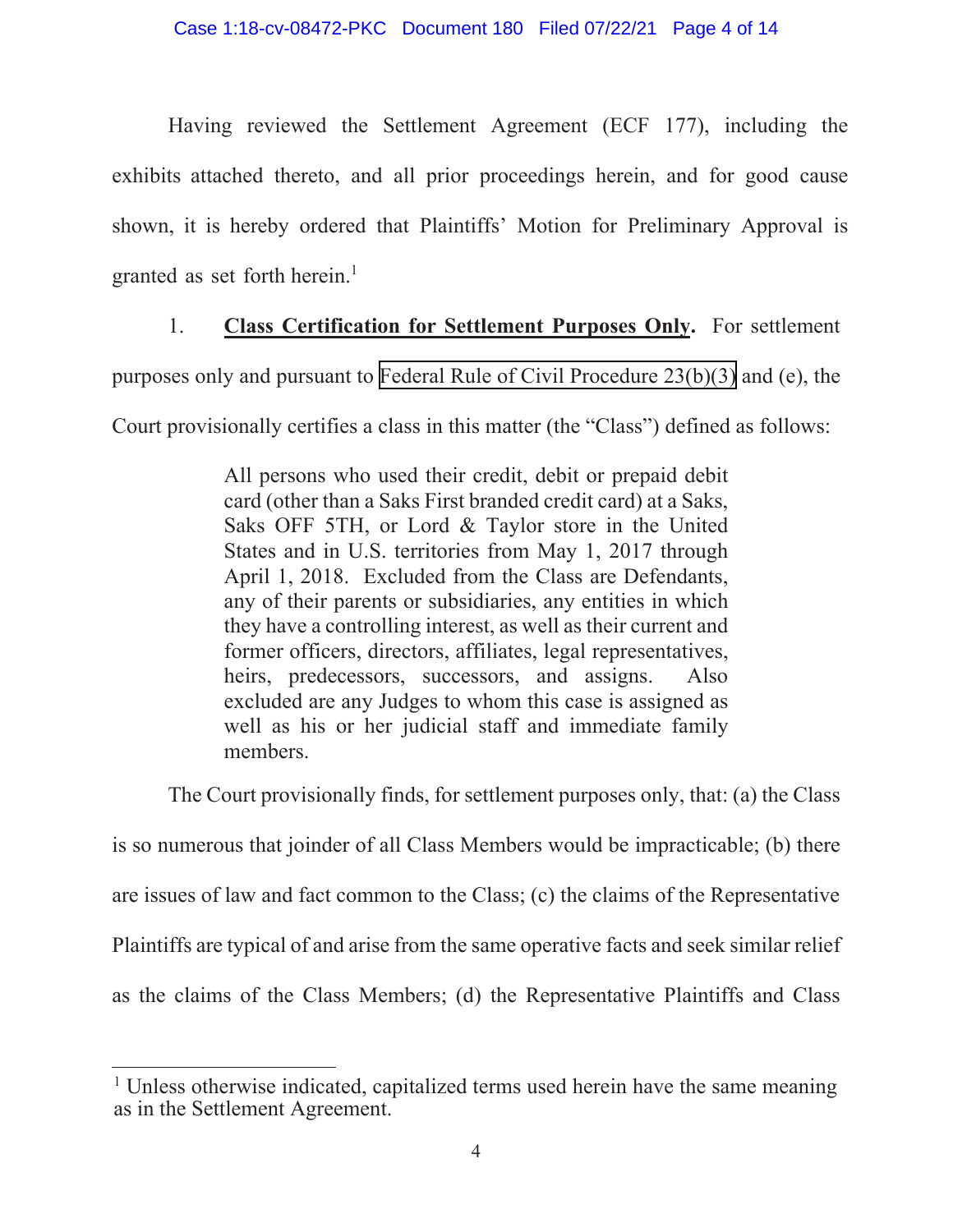## Case 1:18-cv-08472-PKC Document 180 Filed 07/22/21 Page 5 of 14

Counsel will fairly and adequately protect the interests of the Class as the Representative Plaintiffs have no interest antagonistic to or in conflict with the Class and have retained experienced and competent counsel to prosecute this matter on behalf of the Class; (e) questions of law or fact common to Class Members predominate over any questions affecting only individual members; and (f) a class action and class settlement is superior to other methods available for a fair and efficient resolution of this controversy.

## **2. Representative Plaintiffs and Class Counsel.**

Plaintiffs Debbie Carthan, Bernadette Beekman, Julia A. Harris, Cassondra Joseph, Margo Kyler Knight, Jane Lefkowitz, Leslie Levitt-Raschella, Kelly Whitaker, Dennis Meduri, Giorgina Meduri, Greta Moss, Alexandria Rudolph, Jeanne Sacklow, Erika Targum, and Mark Wade are hereby provisionally designated and appointed as the Representative Plaintiffs. The Court provisionally finds that the Representative Plaintiffs are similarly situated to absent Class Members and therefore typical of the Class and that they are adequate representative plaintiffs.

The Court finds that Timothy J. Peter of Faruqi & Faruqi, LLP and Janine Pollack of Calcaterra Pollack LLP are experienced and adequate counsel and are hereby provisionally designated as "Class Counsel" pursuant to [Federal Rule of](http://www.google.com/search?q=FRCP+23(g)) [Civil Procedure 23\(g\)](http://www.google.com/search?q=FRCP+23(g)).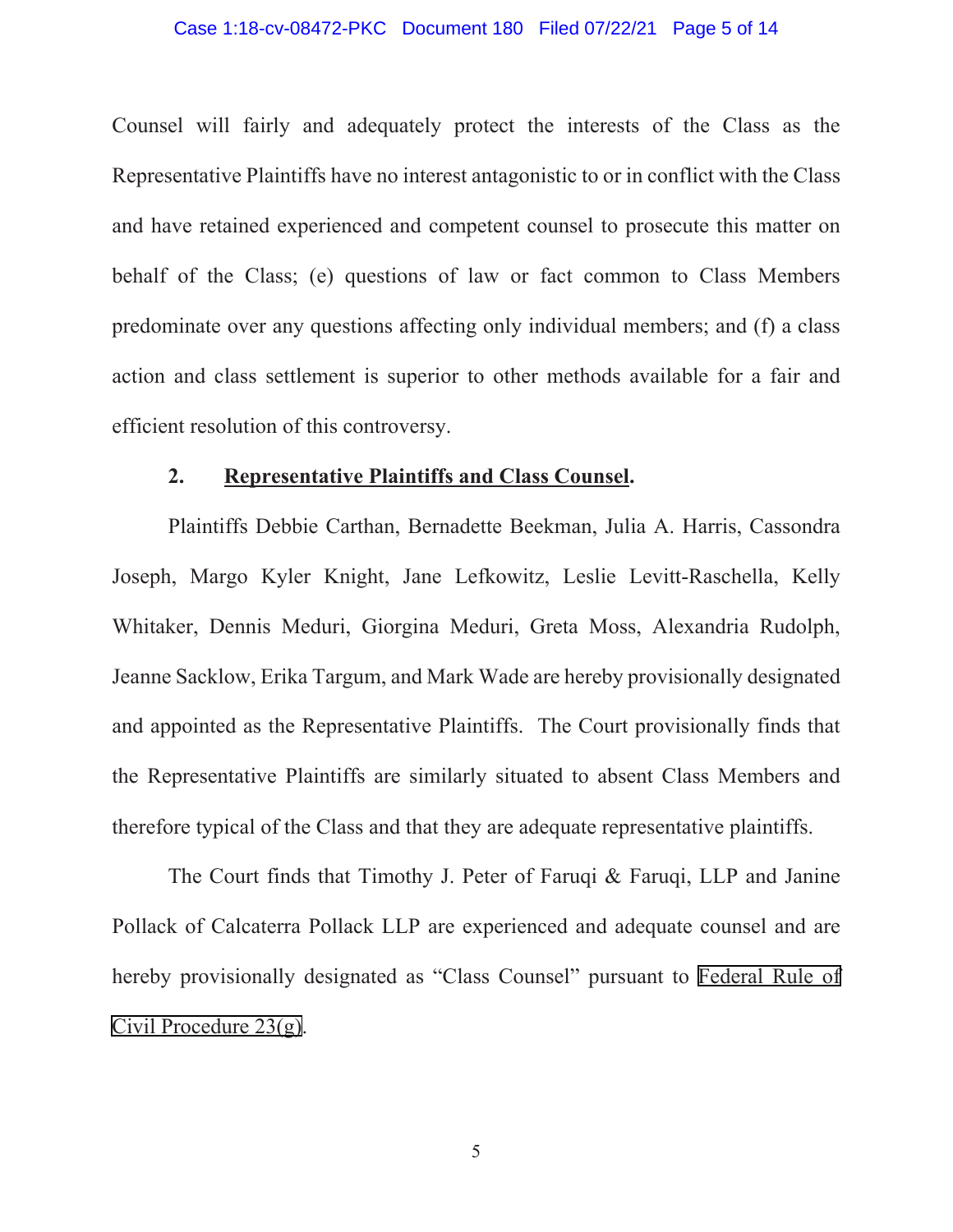3. **Preliminary Settlement Approval.** Upon preliminary review, the Court finds that the proposed Settlement is fair, reasonable, and adequate to warrant providing notice of the Settlement to the Class and accordingly is preliminarily approved.

4. **Jurisdiction.** The Court concludes that it has subject matter jurisdiction pursuant to [28 U.S.C. § 1332\(d\)\(2\),](http://www.google.com/search?q=28+u.s.c.++1332(d)(2)) and personal jurisdiction over the Parties before it for the purposes of the Settlement. Additionally, venue is proper in this District pursuant to 28 U.S.C.  $\frac{28 \text{ U.S. C}}{24 \text{ U.S. C}}$ .

5. **Final Approval Hearing.** A Final Approval Hearing shall be held on January 11, 2022 at 2:30 p.m. in Courtroom 11D of the Daniel Patrick Moynihan United States Courthouse, 500 Pearl St., New York, NY 10007, to determine, among other things, whether: (a) this matter should be finally certified as a [class action for settlement purposes pursuant to Federal Rule of Civil Procedure](http://www.google.com/search?q=FRCP+23(b)(3))  23(b)(3) and (e); (b) the Settlement should be finally approved as fair, reasonable, and adequate pursuant to [Federal Rule of Civil Procedure 23\(e\)](http://www.google.com/search?q=FRCP+23(e)); (c) the action should be dismissed with prejudice pursuant to the terms of the Settlement Agreement; (d) Settlement Class Members should be bound by the releases set forth in the Settlement Agreement; (e) the motion of Class Counsel for an award of attorneys' fees and costs and expenses should be approved pursuant to [Federal Rule of Civil Procedure 23\(h\)](http://www.google.com/search?q=FRCP+23(h));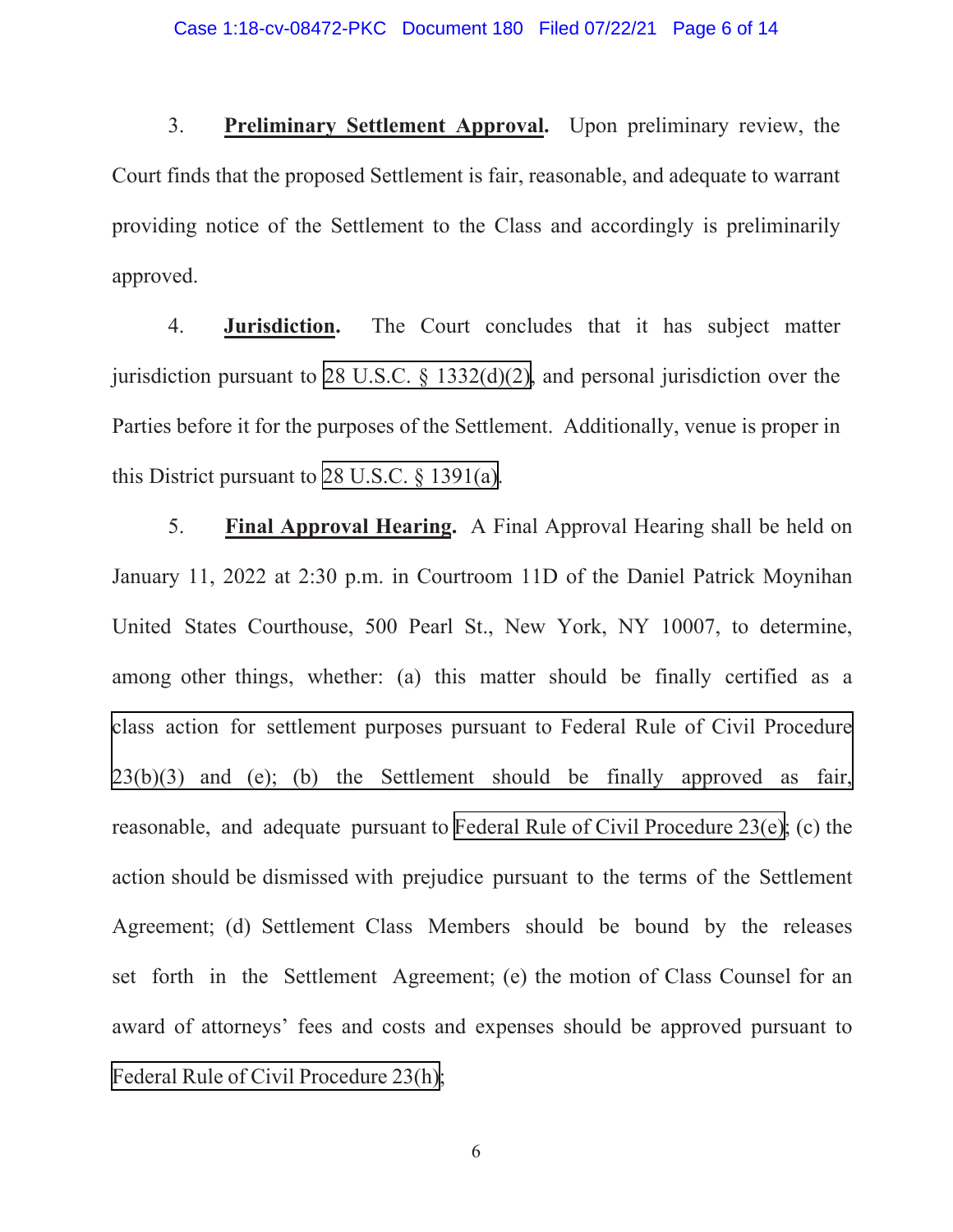## Case 1:18-cv-08472-PKC Document 180 Filed 07/22/21 Page 7 of 14

and (f) the motion of Representative Plaintiffs for service awards should be approved.

The Representative Plaintiffs will cause to be filed with the Court their briefs in support of final approval, attorneys' fees, costs, and expenses, and service awards, including responses to any objections, no later than October 29, 2021.

6. **Administration.** The Court appoints Analytics LLC as the Settlement Administrator, with responsibility for class notice and claims administration. Defendants shall pay all the Costs of Settlement Administration up to \$250,000.00, with Plaintiffs' Counsel responsible for any amount in excess of \$250,000.00. These payments to the Settlement Administrator shall be made separate and apart from the relief being made available to Settlement Class Members under the Settlement.

7. **Notice to the Class.** The proposed Notice Program set forth in the Settlement Agreement, and the Claim Form, Publication Notice, and Long Form Notice attached to the Settlement Agreement as Exhibits A, B, and C, respectively, satisfy the requirements of Federal Rule of Civil Procedure  $23(c)(2)(B)$  and  $(e)(1)$ and are hereby approved. Non-material modifications to these Exhibits may be made without further order of the Court. The Settlement Administrator is directed to carry out the Notice Program in conformance with the Settlement Agreement.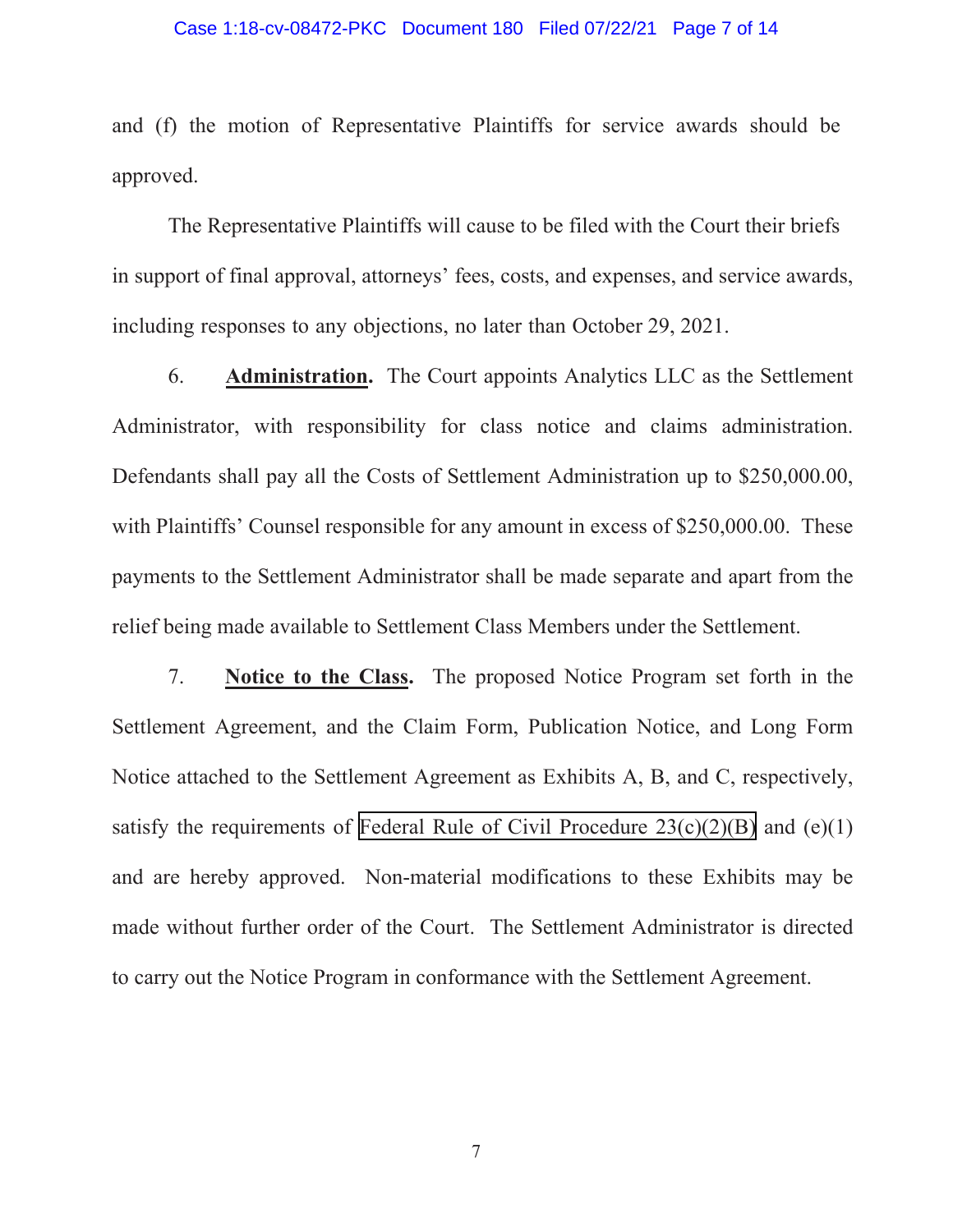By September 20, 2021, the Settlement Administrator shall initiate the Notice Program, which shall be completed in the manner set forth in the Settlement Agreement.

8. **Findings and Conclusions Concerning Notice.** The Court finds that the form, content, and method of giving notice to the Class as described in Paragraph 7 of this Order and the Settlement Agreement (including the exhibits thereto): (a) will constitute the best notice practicable to the Class; (b) are reasonably calculated to apprise Class Members of the pendency of the action, the terms of the proposed Settlement, and their rights under the proposed Settlement, including but not limited to their rights to object to or exclude themselves from the proposed Settlement and other rights under the terms of the Settlement Agreement; (c) are reasonable and constitute due, adequate, and sufficient notice to all Class Members and other persons entitled to receive notice; and the Court concludes that the Notice Program meets all applicable requirements of law, including [Federal Rule of Civil Procedure](http://www.google.com/search?q=FRCP

23(c)) [23\(c\)](http://www.google.com/search?q=FRCP

23(c)) and (e), and the Due Process Clause(s) of the United States Constitution. The Court further finds that the notice is written in plain language, uses simple terminology, and is designed to be readily understandable by Class Members.

10. **Class Action Fairness Act Notice.** Defendants shall provide notice of the Settlement to the appropriate state or federal officials in accordance with the Class Action Fairness Act of 2005 ("CAFA"). *See* [28 U.S.C. § 1715.](http://www.google.com/search?q=28+u.s.c.++1715)

8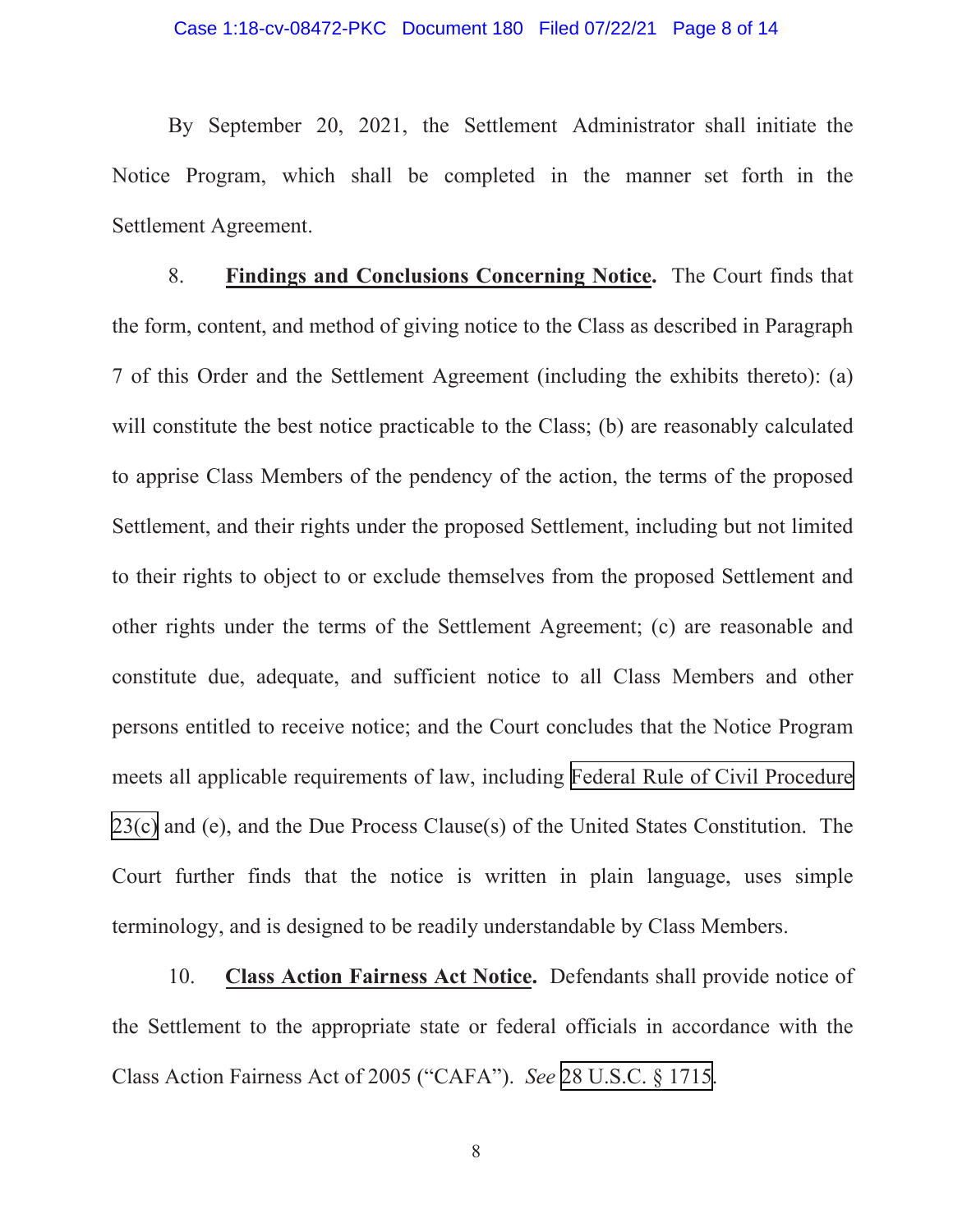## Case 1:18-cv-08472-PKC Document 180 Filed 07/22/21 Page 9 of 14

11. **Exclusion from Class.** Any Class Member wishing to opt out of the Settlement Class shall individually sign and timely submit written notice of such intent to the designated Post Office box established by the Settlement Administrator. The written opt out notice must clearly manifest a person's intent to be excluded from the Settlement Class. The written opt out notice must include the individual's name and address; a statement that he or she wants to be excluded from the Settlement Class; and the individual's signature. To be effective, the written opt out notice must be postmarked no later than November 19, 2021. No later than November 29, 2021, the Settlement Administrator shall provide the Parties with: (a) copies of all completed opt-out notifications, and (b) a final list of all who have timely and validly excluded themselves from the Settlement Class (the "Opt-Out Members"). No later than December 29, 2021, Class Counsel shall file this list of Opt-Out List Members with the Court for the purpose of being attached to the Judgment to be entered upon final approval.

All Class Members who submit valid and timely notices of their intent to be excluded from the Settlement Class shall not receive any benefits of or be bound by the terms of this Settlement Agreement. All Class Members who submit valid and timely notices of their intent to be excluded from the Settlement Class shall also waive and forfeit any and all rights he or she may have to appear separately and/or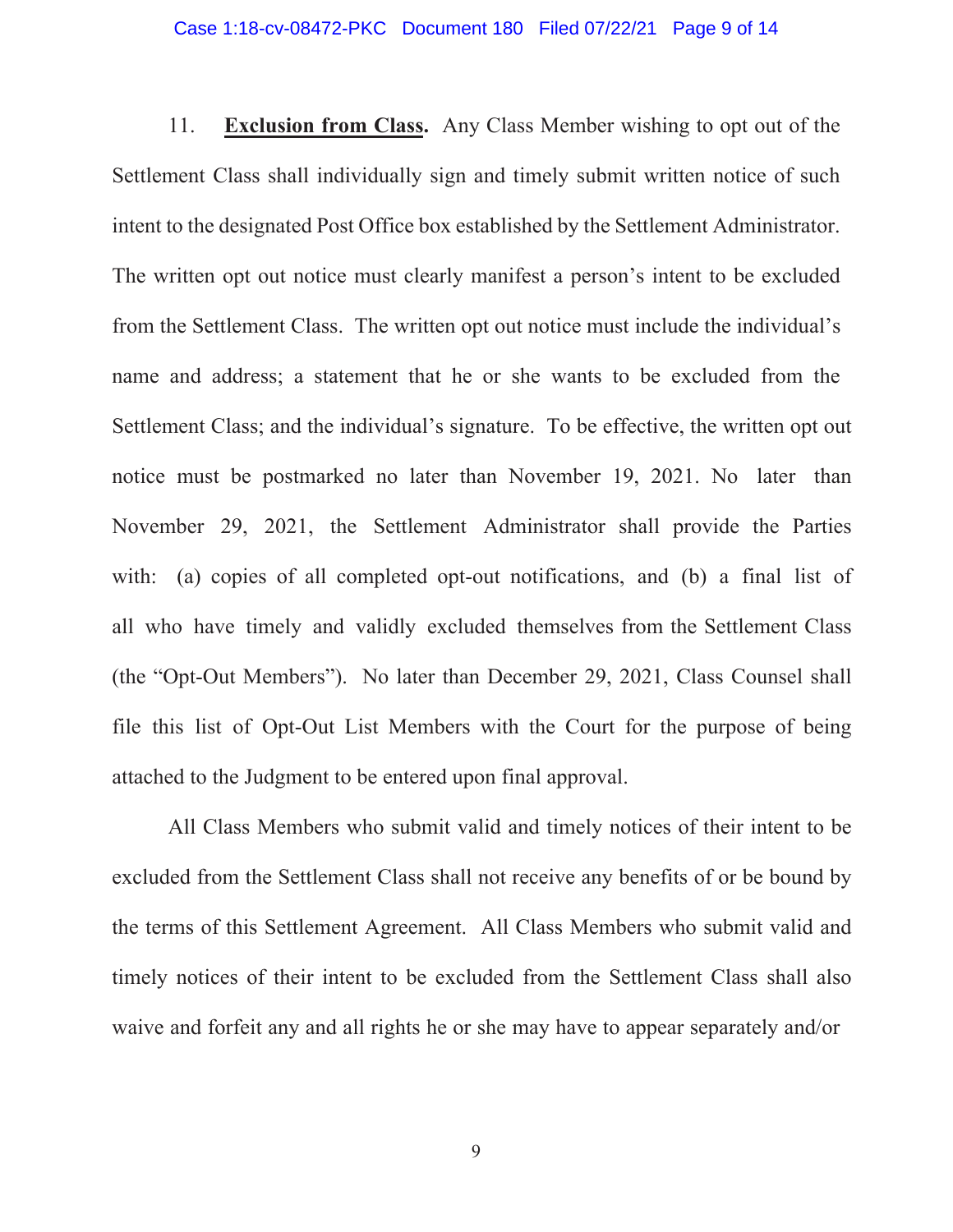## Case 1:18-cv-08472-PKC Document 180 Filed 07/22/21 Page 10 of 14

to object to the Settlement Agreement. All Class Members who do not submit valid and timely notices of their intent to be excluded from the Settlement Class shall be bound by the terms of this Settlement Agreement and the Judgment entered thereon.

12. **Objections and Appearances.** No Settlement Class Member shall be heard, and no papers, briefs, pleadings, or other documents submitted by any Class Settlement Member shall be received and considered by the Court, unless the objection is mailed to the Clerk of Court, Class Counsel and Hudson's Bay's Counsel, at the addresses listed in the Notice, and postmarked by no later than the objection deadline, which is November 19, 2021. For the objection to be considered by the Court, the objection shall set forth (1) the name of the Litigation: *In re Hudson's Bay Data Security Incident Consumer Litigation*, 18-cv-8472 (PKC) (S.D.N.Y.); (2) the full name of the objecting Settlement Class Member and the full name, address, email address and telephone number of any person acting on behalf of the person's behalf; and (3) all grounds for the objection stated with specificity. Any Settlement Class Member who both objects to the Settlement and opts out will be deemed to have opted out and the objection shall be deemed null and void.

10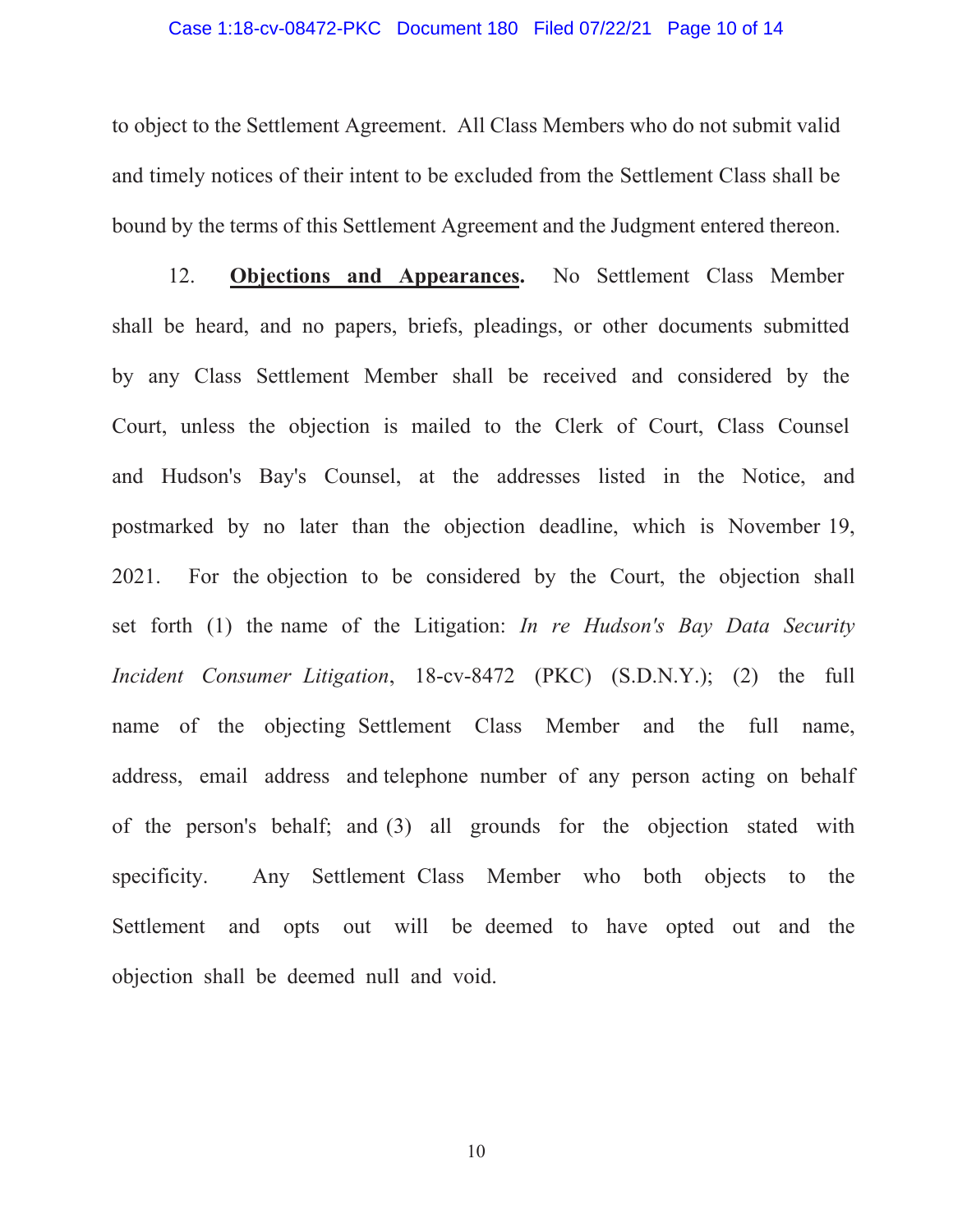13. **Claims Process and Distribution Plan.** Representative Plaintiffs and Defendants have created a process for assessing and determining the validity and value of claims and a methodology for distribution of benefits to Settlement Class Members on Approved Claims (the "Claims Process and Distribution Plan"), as set out in the Settlement Agreement and Exhibit D to the Settlement Agreement. The Court preliminarily approves the Claims Process and Distribution Plan described in the Settlement Agreement (including the exhibits thereto), and directs that the Settlement Administrator implement the Claims Process and Distribution Plan and effectuate the distribution of settlement benefits to Settlement Class Members according to the terms of the Settlement Agreement, should the Settlement be finally approved.

Settlement Class Members who qualify for and wish to submit a claim shall do so in accordance with the requirements and procedures specified in the notice and the Claim Form. If final Judgment is entered, all Settlement Class Members who qualify for any benefit under the Settlement but fail to submit a claim in accordance with the requirements and procedures specified in the notice and the Claim Form shall be forever barred from receiving any such benefit, but will in all other respects be subject to and bound by the provisions in the Settlement Agreement, the releases included in that Agreement, and the final Judgment.

11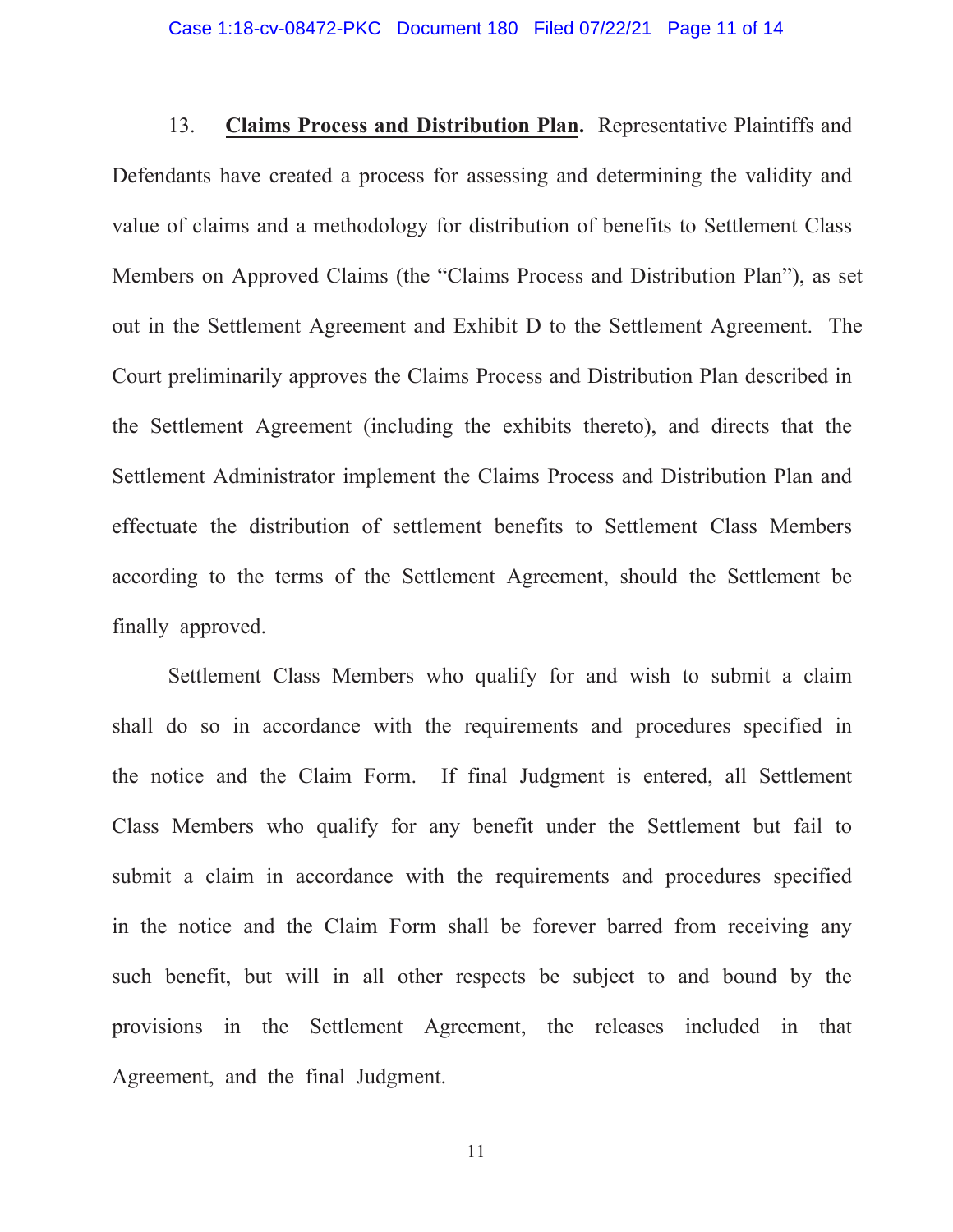## Case 1:18-cv-08472-PKC Document 180 Filed 07/22/21 Page 12 of 14

14. **Termination of Settlement.** This Order shall become null and void and shall be without prejudice to the rights of the Parties, all of whom shall be restored to their respective positions existing immediately before this Court entered this Order, if the Settlement is not finally approved by the Court or is terminated in accordance with the Settlement Agreement. In such event, the Settlement Agreement shall become null and void and be of no further force and effect, and neither the Settlement Agreement nor the Court's orders, including this Order, relating to the Settlement shall be used or referred to for any purpose whatsoever.

15. **Use of Order.** This Order shall be of no force or effect if final Judgment is not entered or there is no Effective Date and shall not be construed or used as an admission, concession, or declaration by or against Defendants of any fault, wrongdoing, breach, liability, or the certifiability of any class. Nor shall this Order be construed or used as an admission, concession, or declaration by or against the Representative Plaintiffs or any other Settlement Class Member that his or her claim lacks merit or that the relief requested is inappropriate, improper, unavailable, or as a waiver by any Party of any defense or claim he, she, or it may have in this Litigation or in any other lawsuit.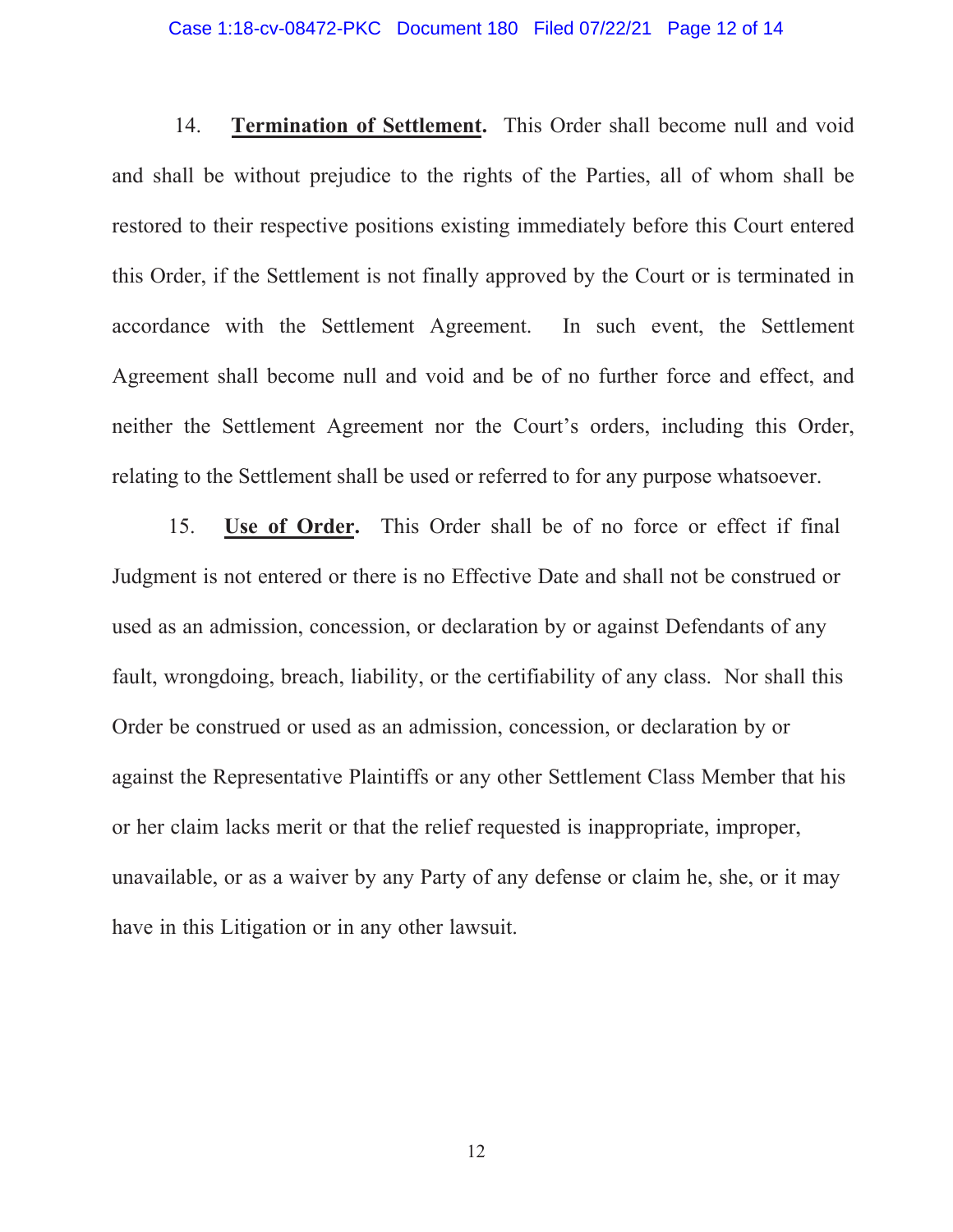16. **Stay of Proceedings.** Except as necessary to effectuate this Order, all proceedings and deadlines in this matter are stayed and suspended pending the Final Approval Hearing and issuance of the final Judgment, or until further order of this Court.

17. **Continuance of Hearing.** The Court reserves the right to adjourn or continue the Final Approval Hearing and related deadlines without further written notice to the Class. If the Court alters any of those dates or times, the revised dates and times shall be posted on the website maintained by the Settlement Administrator.

18. **Summary of Deadlines.** The preliminarily approved Settlement shall be administered according to its terms pending the Final Approval Hearing. The "Preliminary Approval Date" below is the date of entry of this Preliminary Approval Order. Deadlines arising under the Settlement Agreement and this Order include but are not limited to: